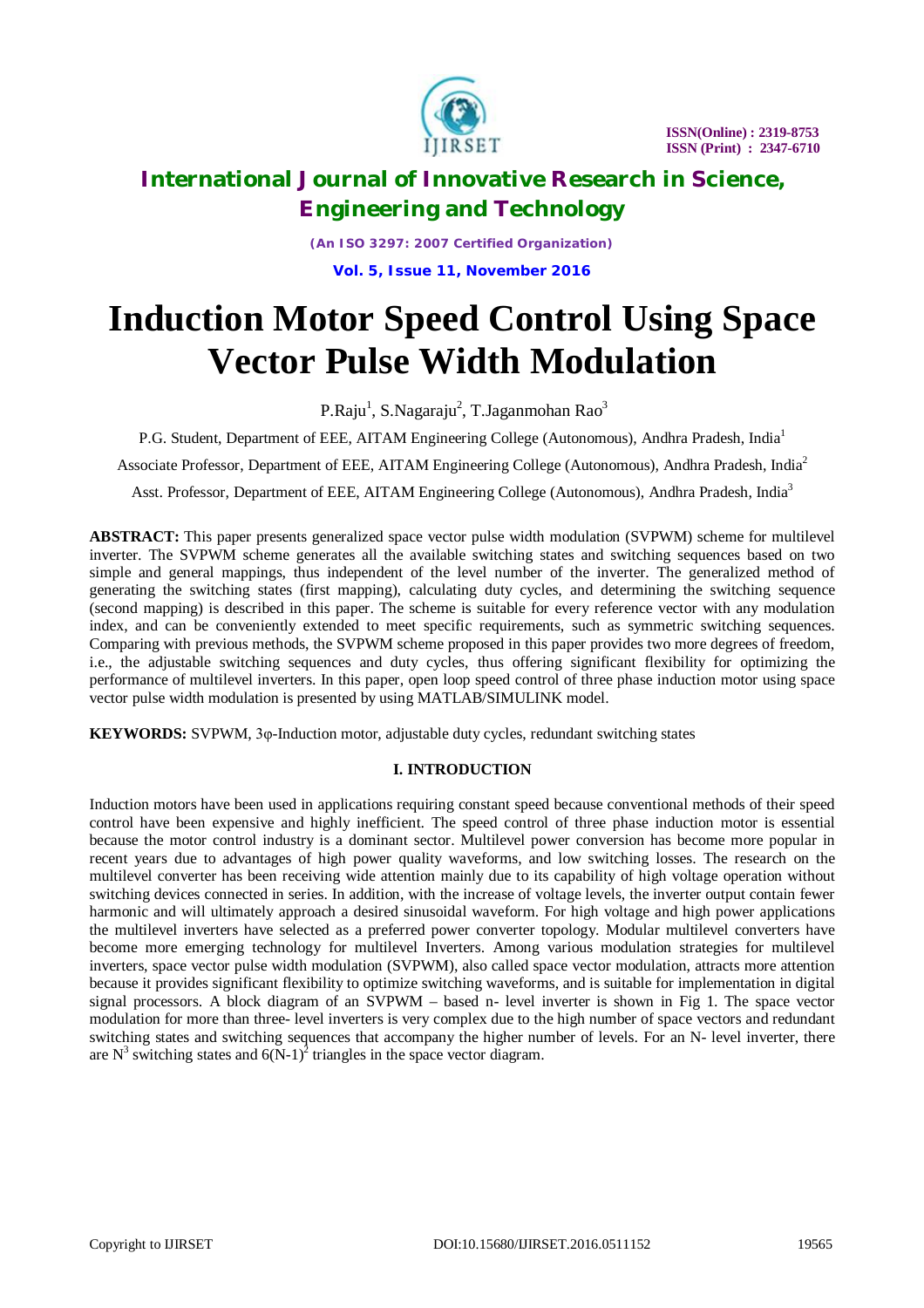

*(An ISO 3297: 2007 Certified Organization)*

#### **Vol. 5, Issue 11, November 2016**



Fig 1: Block diagram of a multilevel inverter

A Euclidean vector system based SVPWM algorithm is presented in [1]. However, several matrix transformations are needed, and do not provide either systematic approach for determining the switching sequences or real time implementation. A coordinate transformation and switching sequence mapping based SVPWM scheme is proposed in [2], in which a coordinate transformation is needed to determine the location of the reference vector and to calculate the duty cycles, and a pre stored switching sequence mapping table is needed to determine the switching sequence. The three level space vector diagram can be partitioned into six two level space vector diagrams [9]. However, for the calculation of on – time, the origin is shifted to one of the six centres and the axes are rotated by 60˚ . This new SVPWM scheme has the following salient features:

- 1. Switching states, duty cycles and switching sequences are all obtained by simple calculation; less memory is needed and it is computationally fast.
- 2. The SVPWM scheme proposed in this provides two more degrees of freedom i.e. adjustable switching states and switching sequences.
- 3. The scheme works good for any reference vector with any modulation index.

#### **II. BASIC PRINCIPLE OF THE SVPWM SCHEME**

For an N level inverter shown in Fig 1: the output voltage vector is defined as

$$
V_{\text{out}} = V_{\text{dc}} (S_a + S_b e^{j2\pi/3} + S_c e^{j4\pi/3})
$$
 (1)

Where  $V_{dc}$  is voltage of the dc source, and  $S_a$ ,  $S_b$  and  $S_c$  are the switching states of Phase A, B and C respectively. If the values of  $S_a$ ,  $S_b$ , and  $S_c$  are defined as  $S_a$ ,  $S_b$ ,  $S_c = 0,1,2$ ..........N-1, then the output voltages of phases A, B and C relative to the negative terminal of the dc source are  $S_a$ .  $V_{dc}/(n-1)$ ,  $S_b$ .  $V_{dc}/(n-1)$ ,  $S_c$ .  $V_{dc}/(n-1)$ , respectively. The definition in equation (1) is still suitable, when the N – level inverter is a cascaded inverter and in this condition  $V_{dc}/(n-1)$  represents the smallest voltage among the separate dc sources.

Based on equation (1) a space vector diagram contains all the output vectors and the corresponding switching states of the inverter can be generated. For example Fig 2 shows the space vector diagram of a 7 level inverter calculated in this way. In the space vector diagram, the number at each vertex represents the switching state  $S_aS_bS_c$  of the inverter, where  $S_a$ ,  $S_b$  and  $S_c$  are respectively the switching states of phases A, B and C as in (1). For example, the number 061 at vertex  $P_1$  means that for the vector OP<sub>1</sub>, the corresponding switching states of phases A, B and C are  $S_a = 0$ ,  $S_b = 6$ , and  $S_c = 1$ . Some vectors can be equivalently produced by more than one switching state of the inverter, and those switching states at the vertex of the vector are listed decreasingly from top to bottom corresponding to the switching states of phase A in the space vector diagram[5]. For example, the numbers 566, 455, 344, 233, 122 and 011 are all valid switching states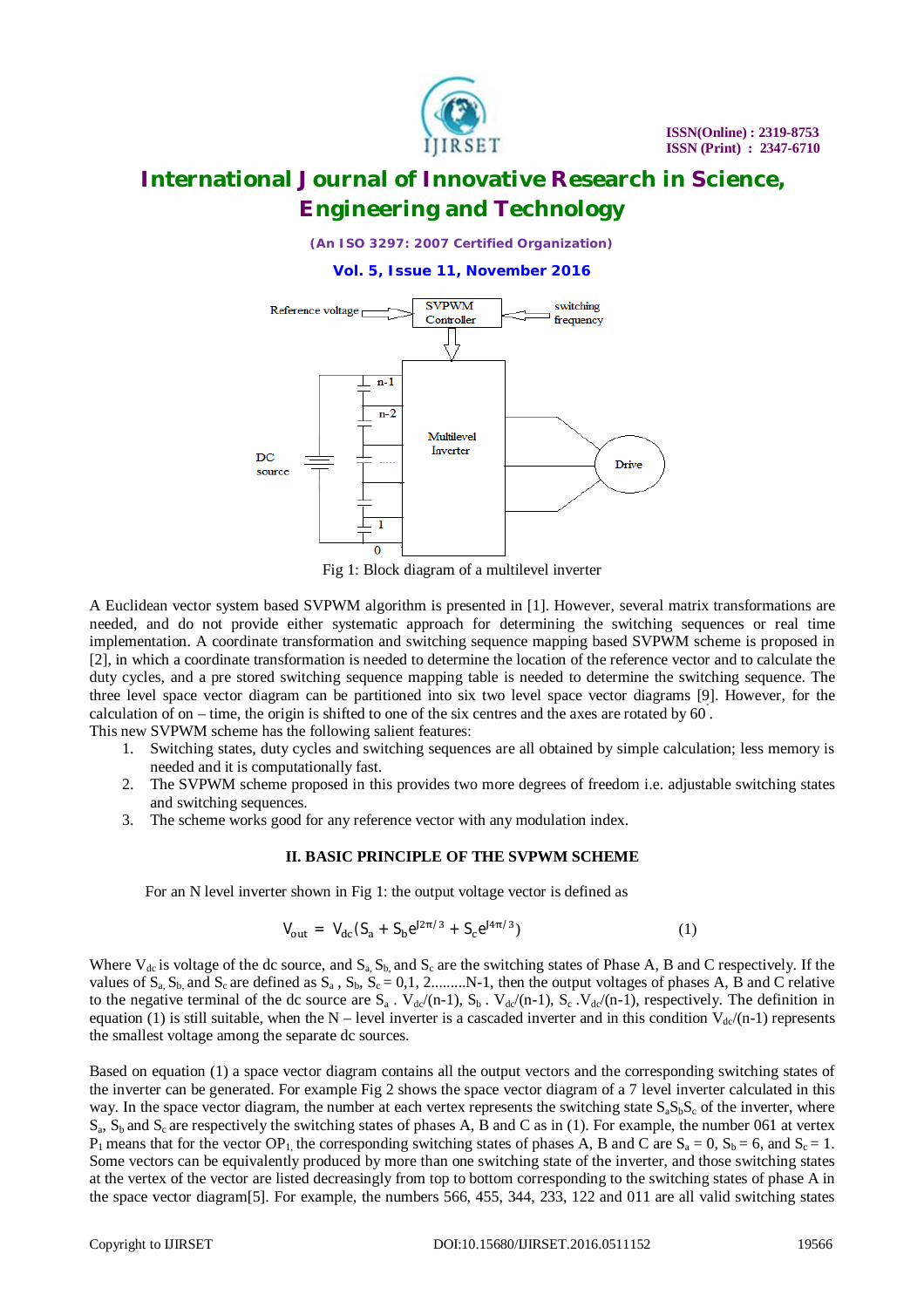

*(An ISO 3297: 2007 Certified Organization)*

**Vol. 5, Issue 11, November 2016**

for generating the vector with tip  $P_4$  and they are listed decreasingly from top to bottom corresponding to the switching states of phase A.

A reference vector  $V_{ref}$  and the corresponding "nearest three vectors"  $OP_1$ ,  $OP_2$  and  $OP_3$  are also shown in Fig 2. The vertices of the nearest three vectors to create called as "modulation triangle", which encloses the reference vector. In order to synthesize or equate the reference vector, it is the task of the SVPWM scheme to detect the nearest three vectors (i.e., the switching states of the vertices  $P_1$ ,  $P_2$ , and  $P_3$ ), to determine the sequence of the nearest three vectors during a switching cycle (i.e., the switching sequence), and to calculate the needed on- time (i.e., duty cycle) of each nearest vector based on the following equation.

$$
T_s \cdot V_{ref} = d_1 \cdot OP_1 + d_2 \cdot OP_2 + d_3 \cdot OP_3 \tag{2}
$$

Where  $T_s$  is the command switching cycle, and  $d_1$  d<sub>2</sub> and d<sub>3</sub> are the duty cycle periods of OP<sub>1</sub> OP<sub>2</sub> and OP<sub>3</sub> respectively.



Fig 2: Space vector diagram of seven level inverter

The SVPWM scheme proposed in this paper is illustrated in Fig 3. Fig3(a): shows how to locate the reference vector (i.e., to detect the modulation triangle  $\Delta P_1P_2P_3$ ); Fig. 3(b) and (c) shows how to locate the duty cycles and to generate the switching sequence in two modes, i.e., counter clockwise (mode =1) and clockwise (mode =2), as if it were an equivalent two level SVPWM. In Fig. 3(b) and (c),  $V_0$ ,  $V_1$  and  $V_2$  are, respectively, equivalent to the nearest three vectors  $OP_2$ ,  $OP_3$ , and  $OP_1$ . Fig 3 is described in more detail. The proposed SVPWM illustrated is based on the space – vector diagram of a seven level inverter is shown in Fig 2.

### **III. LOCATING THE REFERENCE VECTOR**

First, the reference vector  $V_{ref}$  is represented as the sum of a set of "vertex vectors"  $(OO_1, O_1O_2, O_2O_3, O_3O_4$  and  $O_4P_2)$ and a "remainder vector"  $V_{ref}$ , as shown in Fig 3(a). A vertex vector is a vector containing two adjacent vertices. The vertex vectors connect the centre vertex of the N - level space vector diagram  $H_0$  with a first vertex (P<sub>2</sub>) of the modulation triangle  $(\Delta P_1 P_2 P_3)$  enclosing the reference vector. The reminder vector is enclosed by the modulation triangle and connecting the first vertex of the modulation triangle with the reference vector.

One way to determine the set of vertex vectors is based on determining a set of nested hexagons  $H_1$ ,  $H_2$ , and  $H_3$ enclosing the reference vector, as shown in Fig 3(a).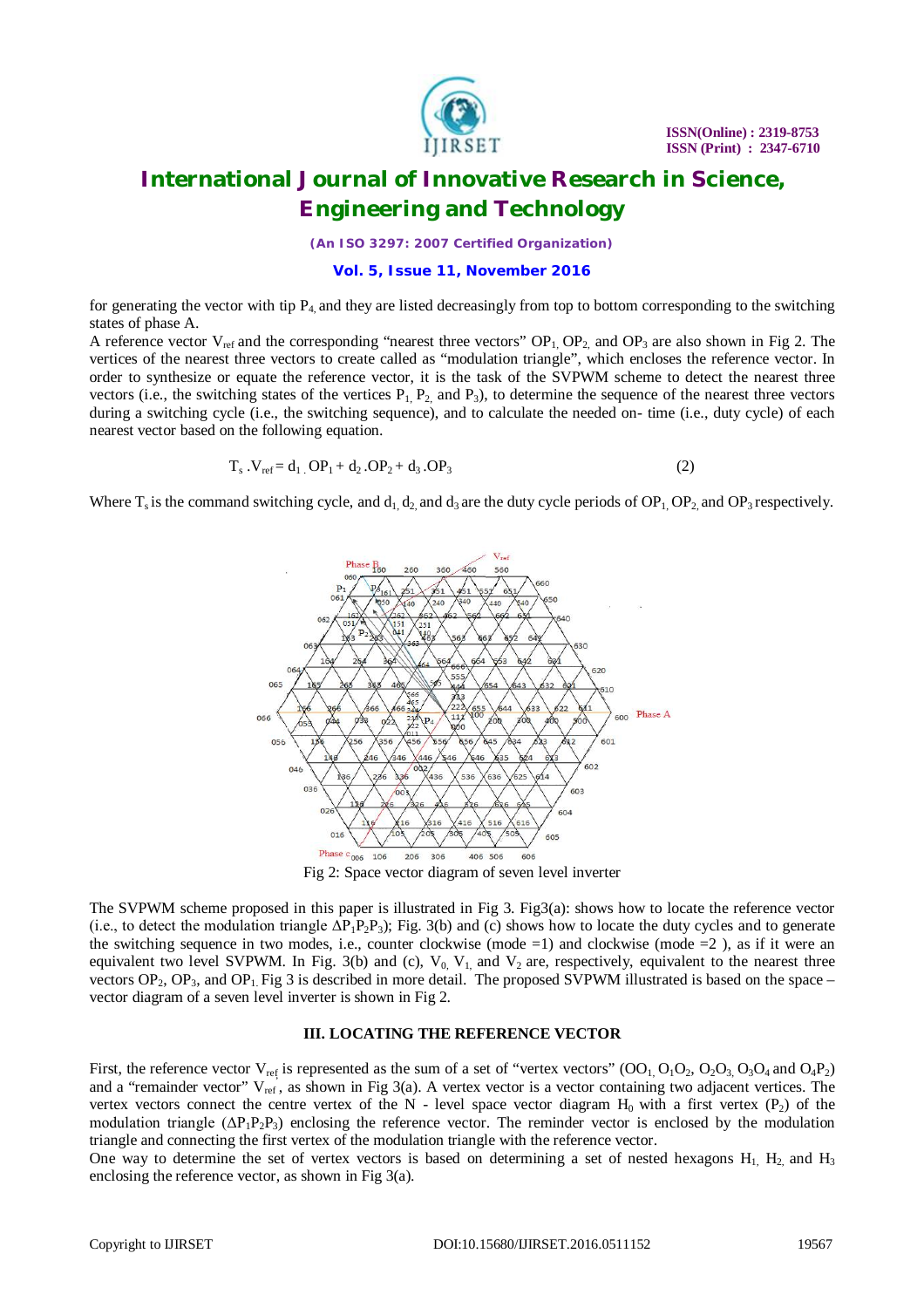



Each nested hexagon corresponds to a specific level ranging from (N -1) to a second level, and centres at the vertex of a vertex vector. For instance, the method of selecting the nested  $(N - 1)$  level hexagon  $H_1$  is shown in Fig 4. In this way the other nested hexagons can be selected.

As shown in Fig 4(a), the N- level space – vector diagram  $H_0$  is partitioned into six sectors by six dashed lines. The six dashed lines pass through the centre of the N- level space – vector diagram and their angles are from  $\pi/6$  to  $11\pi/6$ , and the angle between any two adjacent dashed lines is  $\pi/3$ . Consider the N- level space vector diagram as being composed of six hexagons that are the space – vector diagrams of  $(N-1)$  level inverters, and whose centre vertices  $(O_1$  and  $Q_1$  –  $Q_5$ ) compose a two level hexagon enclosing the centre of  $H_0$ . For clarity, only three hexagons  $SH_1$ ,  $SH_2$  and  $SH_3$  of the six  $(N-1)$  level space – vector hexagons are shown in Fig  $4(a)$ , and the other three  $(N-1)$  level hexagons can be reached by shifting the centre of  $SH<sub>1</sub>$  to the corresponding centres of the  $(N-1)$  level hexagons.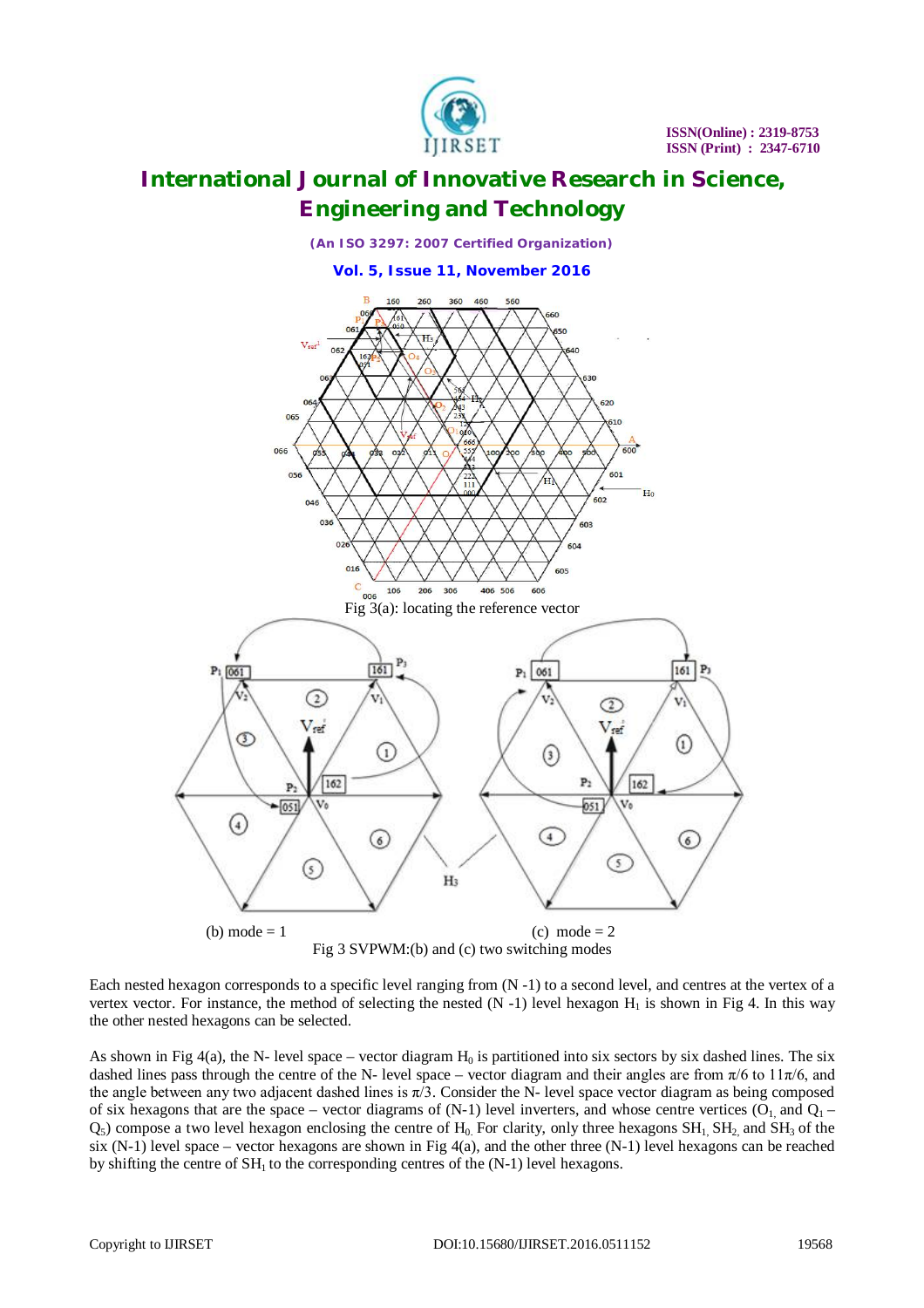

*(An ISO 3297: 2007 Certified Organization)*

**Vol. 5, Issue 11, November 2016**



Fig 4(a): division of the space vector diagram

Consequently, the nested  $(N-1)$  level hexagon  $H_1$  is selected as the one whose centre locates in the same vector as the reference vector does (i.e., SH<sub>3</sub>), which in Fig 4(a) means that the angle  $\theta_0$  of the reference vector has values within the following range:

$$
\pi/2 \leq \theta_0 \leq 5\pi/6 \tag{3}
$$

The first vertex vector  $V_{\text{v1}}$  is the vector that connects the centre vertices of H<sub>0</sub> and H<sub>1</sub> as shown in Fig 4(a).Another equivalent way to determine the vertex vector is shown in Fig 4(b). There are six vectors available for the nested (N-1) level hexagon H<sub>1</sub>, which indicates black solid arrows  $(OO<sub>1</sub>)$  and  $(OQ<sub>1</sub> - OQ<sub>5</sub>)$ are shown in Fig 4(b). The actual vertex vector, among the six available vertex vectors, for the nested  $(N-1)$  level hexagon  $H<sub>1</sub>$  is the one for which the angle between this vertex vector and the reference vector is the smallest. In this way, the first vertex vector  $V_{v1}$  can also be selected, as shown in Fig 4(b).



Fig 4(b): selection of nested hexagons: first centre vertex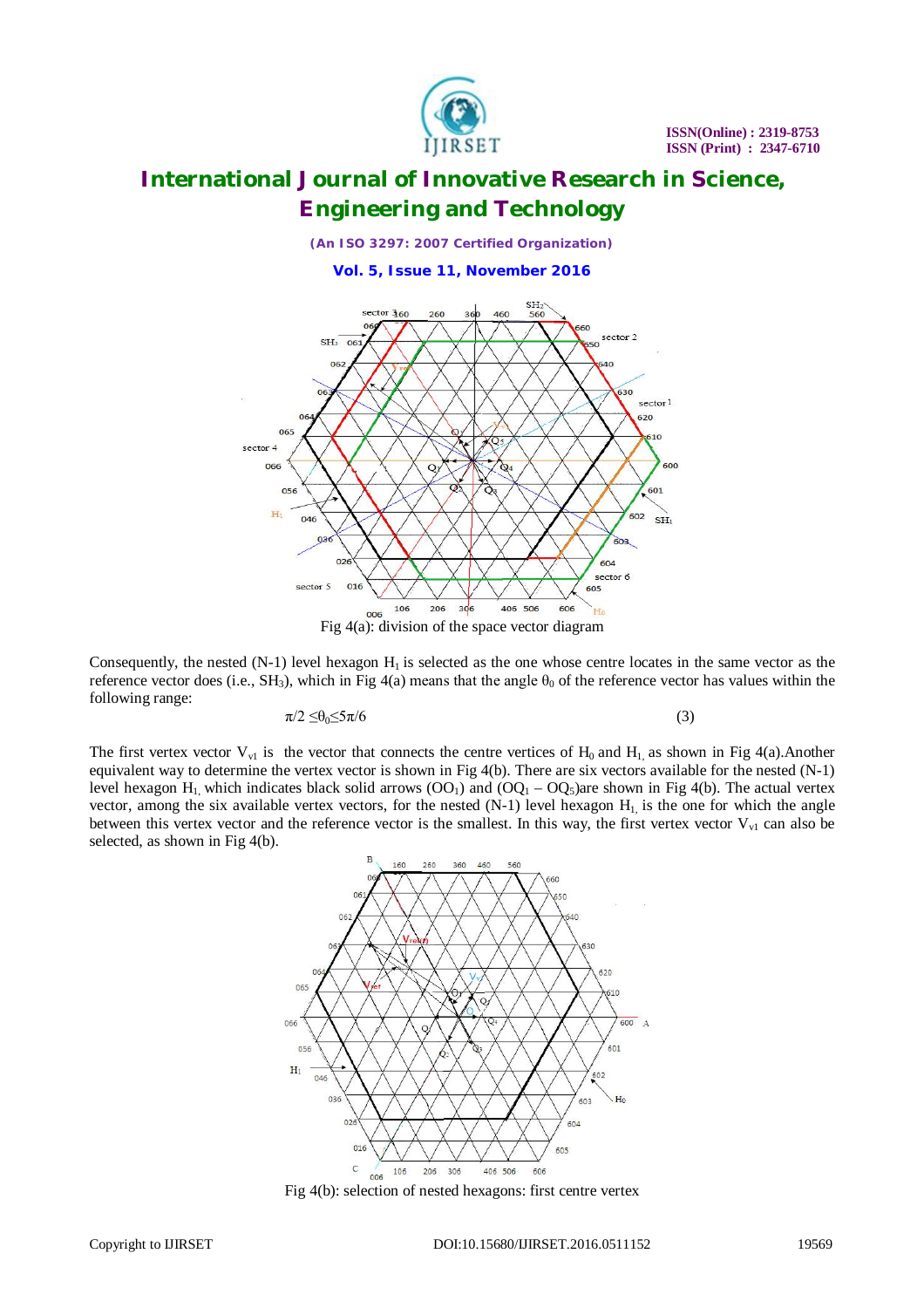

*(An ISO 3297: 2007 Certified Organization)*

#### **Vol. 5, Issue 11, November 2016**

Generally, the angle ( $\varphi_1$ ) of the first vertex vector are determined by the angle  $\theta_0(0 \le \theta_0 < 2\pi)$  of the reference vector as  $\varphi_1 = \text{int}\{\text{mod}(\theta_0 + \pi/6, 2\pi), 3/\pi\}, \pi/3$  (4)

Where the function int(x) means the integer part of x, and the function  $mod(x, y)$  represents the remainder of x divided by y. After the first vector is determined, the origin of the reference vector  $V_{ref}$  is shifted to the centre vertex of  $H_1$ , which yields a new reference vector  $V_{ref(1)}$  as

$$
V_{ref(1)} = V_{ref} - V_{dc} e^{j\varphi 1}
$$
 (5)

Based on  $V_{ref(1)}$ , all the other nested hexagons and vertex vectors can be determined by repeating the process shown in Fig 4 and the calculation by using equations (4) and (5).After the set of vertex vectors is obtained, determine iteratively the switching states at the vertices (i.e., centres of the nested hexagons) for each vertex vector in the set of vertex vectors, starting from the present switching states of the inverter at the origin vertex, by modifying (increase or decrease by 1) a corresponding phase of the present switching states to produce the switching states of the inverter at the first vertex ( $P_2$  in Fig 3) of the modulation triangle. The type of the modification for the switching states and the corresponding phases are shown in Table I, which is called the "first mapping" in this paper and will be explained later. For each iteration, the type of the modification and the corresponding phase are determined based on a function s [represents the order number of the sector containing the reference vector as in Fig 4(a)] of the angle  $\varphi$  of the corresponding vertex vector relative to axis A, and the function s of the angle  $\varphi$  ( $0 \le \varphi < 2\pi$ ) of the corresponding vertex vector can be described as

$$
S = 3\varphi/\pi + 1\tag{6}
$$

The rule of the modification for the switching states (first mapping) according to the function s is shown in Table I, in which the letters A, B, or C mean the switching state of phase A, B or C respectively, that needs to be modified. The up arrow "↑" means that the switching state of the phase needs to increased by 1, and the down arrow "↓" means that the switching state of the phase needs to decreased by 1. For example, if a switching state is  $S_aS_bS_c$  and the modification rule is "A↑" (S =1), then the switching state after the modification is  $(S_a+1)S_bS_c$ . The switching states after the modification for other values of S are also abridged in Table I

Table I: Rule of the modification of Switching States (First Mapping)

| Modification                                              |                 |               |                 | A               |               |                 |
|-----------------------------------------------------------|-----------------|---------------|-----------------|-----------------|---------------|-----------------|
| Switching<br>state $S_a S_b S_c$<br>after<br>modification | $(S_a+1)S_bS_c$ | $SaS_b(Sc-1)$ | $S_a(S_b+1)S_c$ | $(S_a-1)S_bS_c$ | $SaS_b(Sc+1)$ | $S_a(S_b-1)S_c$ |

Since the switching state for each phase of an  $N$  – level inverter can only have a value from 0 to  $(N-1)$  by definition in this paper, a switching state needs to be excluded when the corresponding switching state of phase A, B or C is larger than (N-1) or less than 0.

Based on the first mapping in Table I, the switching states at the vertices of the vertex vectors (the centres of the nested hexagons) and the first vertex of the modification triangle are shown in Fig 3 and Fig 5, which can be verified by comparing it with the space – vector diagram of the seven level inverter shown in Fig 2. The invalid switching states 676, 575, and -120 are excluded sequentially, as shown in Fig 5.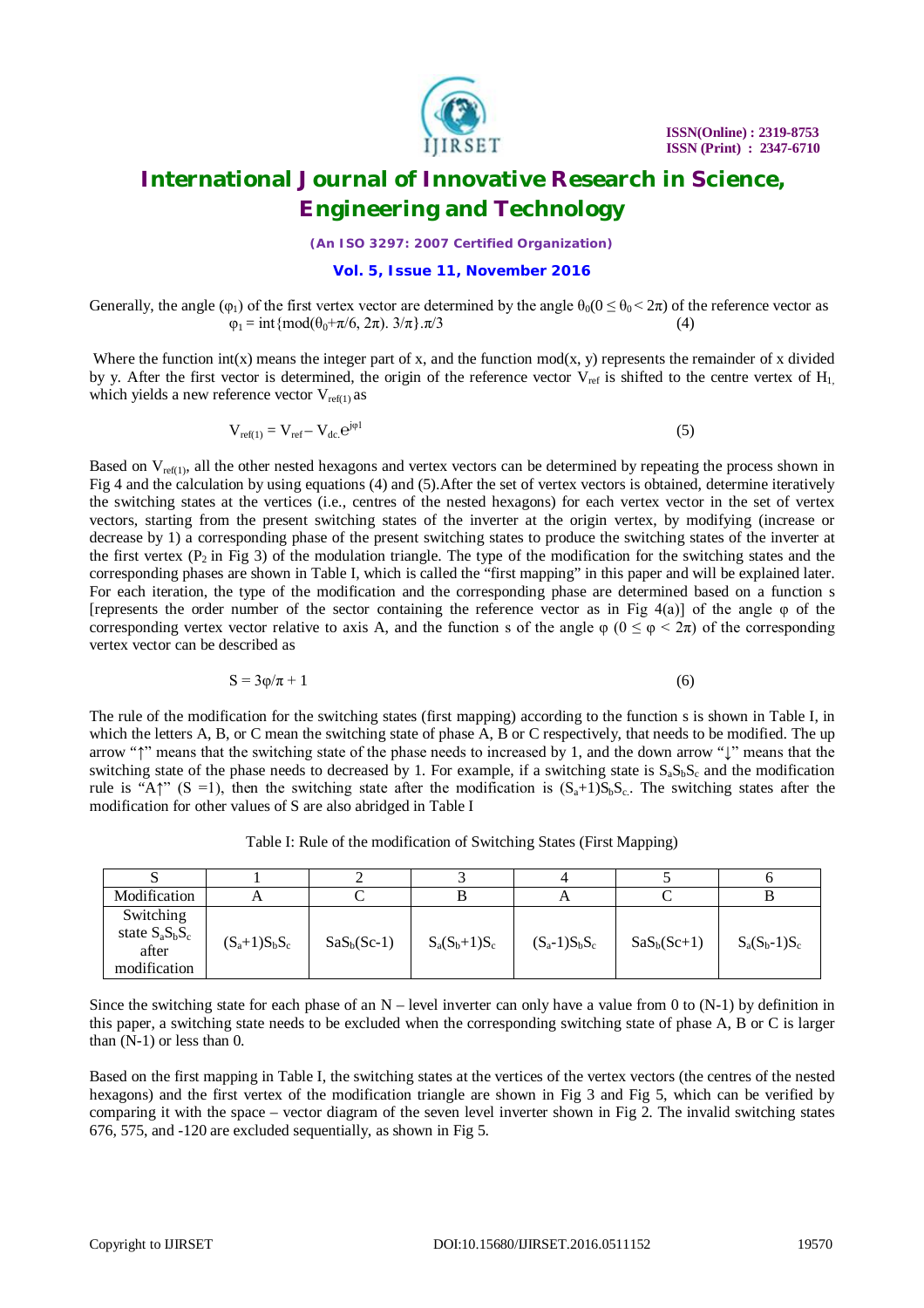

*(An ISO 3297: 2007 Certified Organization)* **Vol. 5, Issue 11, November 2016**



Fig 5: Switching states at the first vertex of the modulation triangle and the vertex vectors

For example, for the vertex vector from the centre of H<sub>2</sub> to the centre of H<sub>3</sub> the value of S in equation (6) is  $S_3 = 4$ ; thus, the modification rule according to Table I is "A↓". Because the switching states at the centre of hexagon  $H_2$  are 262, 151, and 020, the switching states at the centre of hexagon  $H_3$  (the first vertex  $P_2$  of the modulation triangle) can be calculated as 162 and 051(the invalid switching state -120 is removed)

The rationale for the first mapping (see Table I) is based on equation (1). For a vertex vector, the shift of the origin of the reference vector is  $V_{dc}$ .  $e^{j(s-1)\pi/3}$  (S is calculated in equation (6)), which can be substituted into equation (1) to determine the required modification for the present switching states of phase A, B or C. The first mapping is suitable for any level inverter and any reference vectors with any modulation indexes.

### **IV. CALCULATING DUTY CYCLES**

Based on the remainder vector  $V_{ref}^1$ , as shown in Fig. 3(b) and (c), the duty cycles of the "nearest three vectors" are determined as for a two – level SVPWM, thus independent of the level number of the inverter.  $V_0$ ,  $V_1$  and  $V_2$  are respectively, equivalent to the nearest three vectors  $OP_2$ ,  $OP_3$ , and  $OP_1$ . Equation (2) is now expressed as  $T_s \cdot V_{\text{ref}}^{-1} = V_{\text{dc}} \cdot (T_1 \cdot e^{j(\text{reg-1})\pi/3} + T_2 \cdot e^{j\text{reg.}\pi/3})$  (7)

Where  $T_s$  is the commanded switching cycle;  $T_1$  and  $T_2$  are, respectively, the duty cycle periods of  $V_1$  and  $V_2$ ; reg is the region number  $(1 - 6)$  of the modulation triangle in the nested two – level hexagon  $H_3$  as shown in Fig 3(b) and (c), and can be calculated as

$$
reg = int(3\theta_{rem}/\pi) + 1
$$
 (8)

Where  $\theta_{\text{rem}}$  (0 $\leq \theta_{\text{rem}}$  2π) is the angle of the reminder vector, and int(3 $\theta_{\text{rem}}$ )π) means the integer part of 3 $\theta_{\text{rem}}$ /π. For example,  $reg = 2$  in Fig. 3 (b) and 3(c).

. Finally the duty cycles are

| $T_1 = \frac{2}{\sqrt{3}}[V_{rx} \sin(\frac{reg}{3}\pi) - V_{ry} \cos(\frac{reg}{3}\pi)].$ T <sub>s</sub> | (9)  |
|-----------------------------------------------------------------------------------------------------------|------|
| $T_2 = -\frac{2}{\sqrt{3}}[V_{rx} \sin(\frac{reg-1}{3}\pi) - V_{ry} \cos(\frac{reg-1}{3}\pi)].$           | (10) |
| $T_0 = T_S - T_1 - T_2$                                                                                   | (11) |

Where  $V_{rx}$  and  $V_{ry}$  represents the real and imaginary part of  $V_{ref}/V_{dc}$ , respectively;  $T_0$  is the total duty cycle period for the vectors from the centre vertex of the N – level hexagon  $H_0$  to the centre vertex of the nested two level hexagon  $H_3$ , or called the "zero vectors" in this paper.

In the SVPWM scheme, two switching states (e.g., 162 and 051 in Fig 3) at the centre vertex of the nested two level hexagon are used, and each switching state represents a "zero vector". The duty cycle periods  $T_{01}$  and  $T_{02}$  of the two zero vectors can be freely adjusted as long as the following equation is met: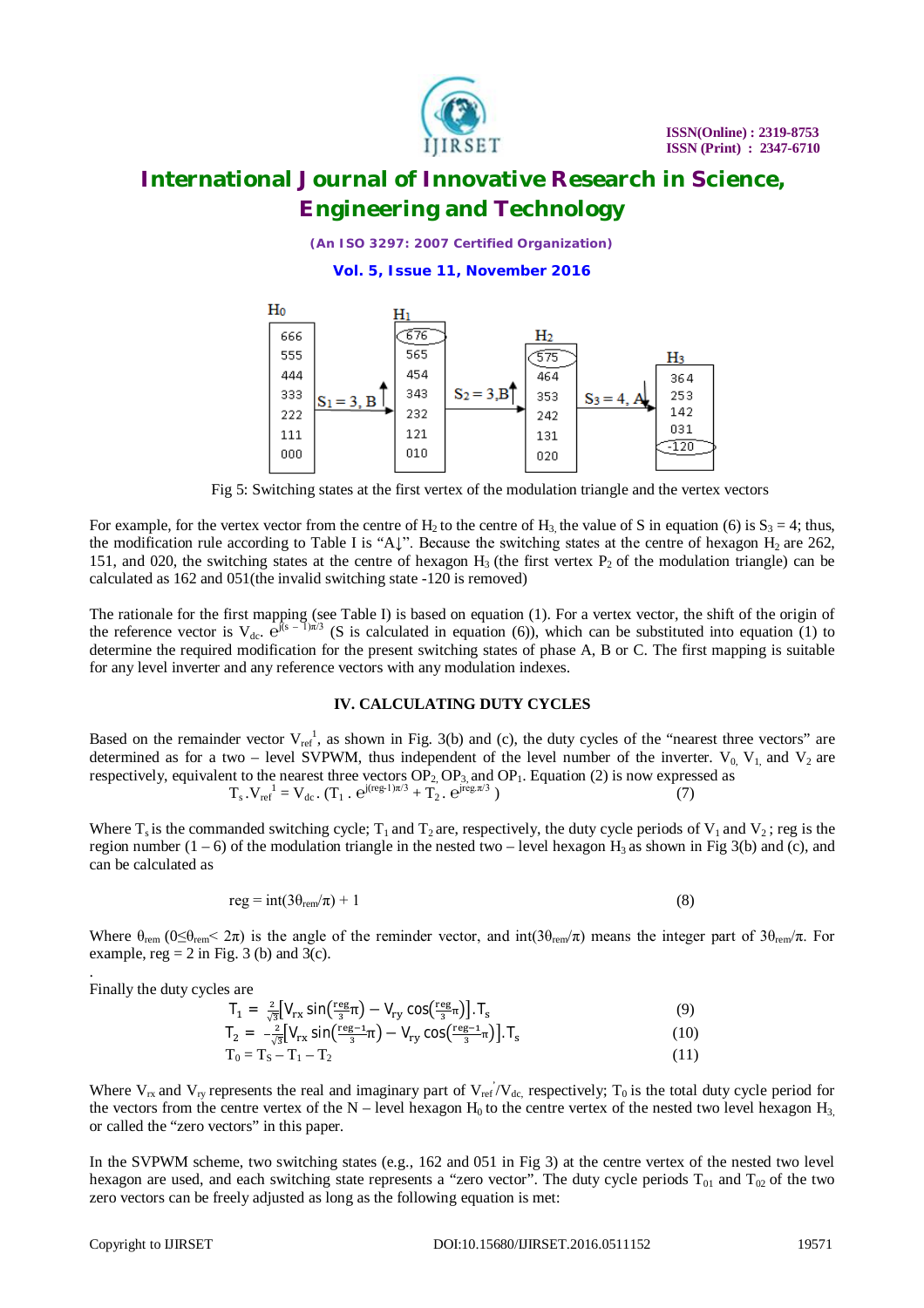

*(An ISO 3297: 2007 Certified Organization)*

#### **Vol. 5, Issue 11, November 2016**

$$
T_{02} = T_0 - T_{01}, \ 0 \le T_{01} \le T_0 \tag{12}
$$

Since different zero vectors have different influences on the voltage across the  $dc - link$  capacitors of a multilevel inverter and on the harmonic distortion of the flux trajectories, the SVPWM scheme provides more flexibility for balancing the dc – link capacitor voltages and approaching the ideal flux trajectories.

### **V. GENERATING THE SWITCHING SEQUENCES**

The switching states at first vertex  $(P_2)$  of the modulation triangle are obtained, based on this the switching sequences are determined along with the switching mode and the region number of the nested two level hexagon H<sub>3</sub>. There are two switching sequence modes are described. The first switching sequence mode is mode  $= 1$  when the switching sequence is counter clockwise selected as in Fig  $3(b)$ , and the second is mode  $=2$  when the sequence is clockwise selected as in Fig 3(c). To determine the switching sequences, are also called as "second mapping" is shown in below Table II. TABLE II: Rule of the determination of switching sequences (second mapping).

| Region(reg)                                                       |                                                                                    |           |        |                         |                    |
|-------------------------------------------------------------------|------------------------------------------------------------------------------------|-----------|--------|-------------------------|--------------------|
|                                                                   |                                                                                    |           |        |                         |                    |
|                                                                   | Mode = 1   ABC $\triangleleft$ (L)   CAB  (U)   BCA $\triangleleft$ (L)   ABC  (U) |           |        | $CAB \triangleleft (L)$ | BCA (U)            |
| Mode = 2 $\overline{\phantom{a}}$ CBA $\overline{\phantom{a}}$ CU | $BAC \bigoplus (L)$                                                                | $ACB$ (U) | CBA(1) | $BAC$ (U)               | $ACB\spadesuit(L)$ |

The variable reg is the region of the modulation triangle calculated in equation (8). Here the letter A, B, or C indicates switching states of phase A, B or C is to be modified sequentially. And the symbol "↑" or "↓" indicates that the state of the corresponding phase is increased or decreased by 1, respectively. For example, if the first switching state of a switching sequence is  $SaS_bS_c$  and the switching sequence rule is "ABC↑(L)" (i.e., reg = 1 and mode = 1) according to Table II, then the switching sequence is generated as  $S_aS_bS_c \rightarrow (S_a + 1)S_bS_c \rightarrow (S_a + 1)(S_b + 1)S_c \rightarrow (S_a + 1)(S_b + 1)(S_c + 1)S_c$ +1). The redundant switching states at each vertex are listed decreasingly from top to bottom corresponding to the switching states of phase A, of the space vector diagram, as shown in Fig 2[5]. For example, the switching states 566, 455, 344, 233, 122 and 011 at vertex  $P_4$  are listed decreasingly from top to bottom corresponding to the switching states of phase A. The letter "L" in the parentheses represents the word "lower" and means the first switching state at the first vertex of the modulation triangle should not be the top one [5], e.g., not 566 for vertex  $P_4$ ; and the letter "U" in the parenthesis represents the word "Upper" and means the first switching state at the first vertex of the modulation triangle should not be the bottom one, e.g., not 011 for vertex  $P_4$ . Based on the second mapping, the switching sequences for the reference vector in Fig. 2 according to different switching sequence modes are summarized in Table III and shown in Fig 3(b) and (c), and the accuracy of the switching sequences can be verified by comparison with the space – vector diagram is shown in Fig 2.

Table III: switching sequences for different modes

| $Mode =$      | $\rightarrow 051$<br>--<br>.061<br>104<br>101      |
|---------------|----------------------------------------------------|
| $Mode =$<br>- | 162<br>∩⊏∸<br>$\sim$<br>. .<br>UU 1<br>101<br>UJ 1 |

Consider "CAB $\downarrow$ (U)" when reg = 2 and mode = 1 [shown in Fig 3(b)] as an example to explain the switching sequence selection method in this paper. As mode = 1, reg = 2, the switching sequence is  $V_0 \rightarrow V_1 \rightarrow V_2 \rightarrow V_0$ . From  $V_0$  to  $V_1$ , the change of the vector is  $V_{dc}$ .  $e^{j\pi/3}$ , which can be substituted into equation (1) and means that the switching state of phase C is decreased by 1. Similarly From  $V_1$  to  $V_2$ , the change of the vector is  $V_{dc}$ .  $e^{j\pi}$ , and from  $V_2$  to  $V_0$  the change of the vector is  $V_{dc}$ .  $e^{j5\pi/3}$  which can be substituted into equation (1) and means that the switching states of phase A, B are decreased by 1 respectively. In this way based on second mapping all the available switching sequences for other values of region and mode can be analyzed.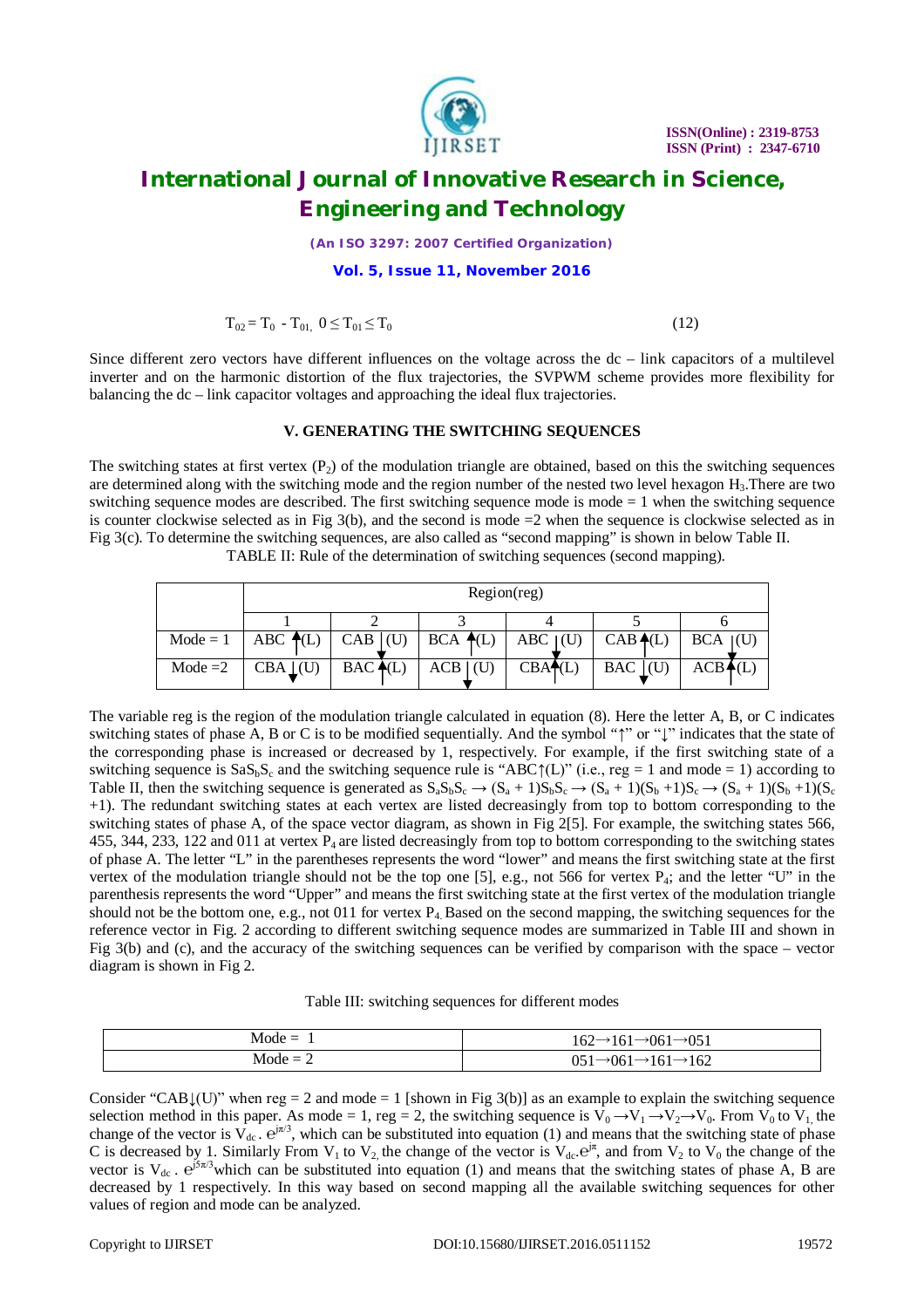

*(An ISO 3297: 2007 Certified Organization)*

#### **Vol. 5, Issue 11, November 2016**

For any level and reference vector with any modulation indexes, the second mapping is suitable and it can be extended to meet other requirement that is symmetric switching sequences. Based on the second mapping when the modulation index is low, the SVPWM scheme can generate more than one switching sequence [5].

Based on second mapping all the redundant switching sequences and optimal switching sequences for different applications can be easily generated. The optimized switching sequences, for example, achieving minimum number of switching transitions in a fundamental cycle as described in [4] can be obtained by simply choosing the first switching state of a switching sequence as that closest to the last switching state of the previous switching sequence. Moreover, because different switching sequences have dissimilar effects on the voltage across the DC link capacitors of a multilevel inverter [3], [6], [7], the SVPWM scheme provides more flexibility for balancing the dc – link capacitor voltages.

It should be noted that the second mapping in Table II is for generating the continuous switching sequences (i.e., no switching state is eliminated). The second mapping can also be conveniently modified to produce discontinuous SVPWM patterns (i.e., eliminating either the first or last switching state in each switching sequence), since discontinuous SVPWM can potentially increase the switching frequency and thus provide harmonic benefits for certain modulation ranges. For example, if the discontinuous pattern DPWMMAX is desired for the reference vector  $V_{ref}$ shown in Fig 2, the modulation rule for reg =2 and mode = 1 is adjusted to "CA $\downarrow$ (U)", and the corresponding discontinuous switching sequence is  $162 \rightarrow 161 \rightarrow 061$ , which means phase B is un modulated. The rules for other discontinuous patterns can be summarized in a similar way.

### **VI. SIMULATION MODEL OF SVPWM WITH INDUCTION MOTOR CONTROL**

The simulation results are given for the induction motor as shown below. The specifications of the induction motor are: Number of poles (P) = 4, Frequency (f) = 50Hz, number of phases = 3, stator resistance (R<sub>s</sub>) = 4.67 $\Omega$ , Rotor resistance  $(R_r) = 8\Omega$ , stator inductance  $(L_s) = 347$ mH, mutual inductance  $(L_m) = 366$ mH, moment of inertia(J) = 0.061kg-m/sec.



Fig 6: MATLAB Simulink model of SVPWM based induction motor

The Fig 6 shows the complete MATLAB/ SIMULINK model of the space vector pulse width modulation based induction motor. The step by step subsystem model of the SVPWM method is shown in Fig 7, Fig 8 and Fig 9.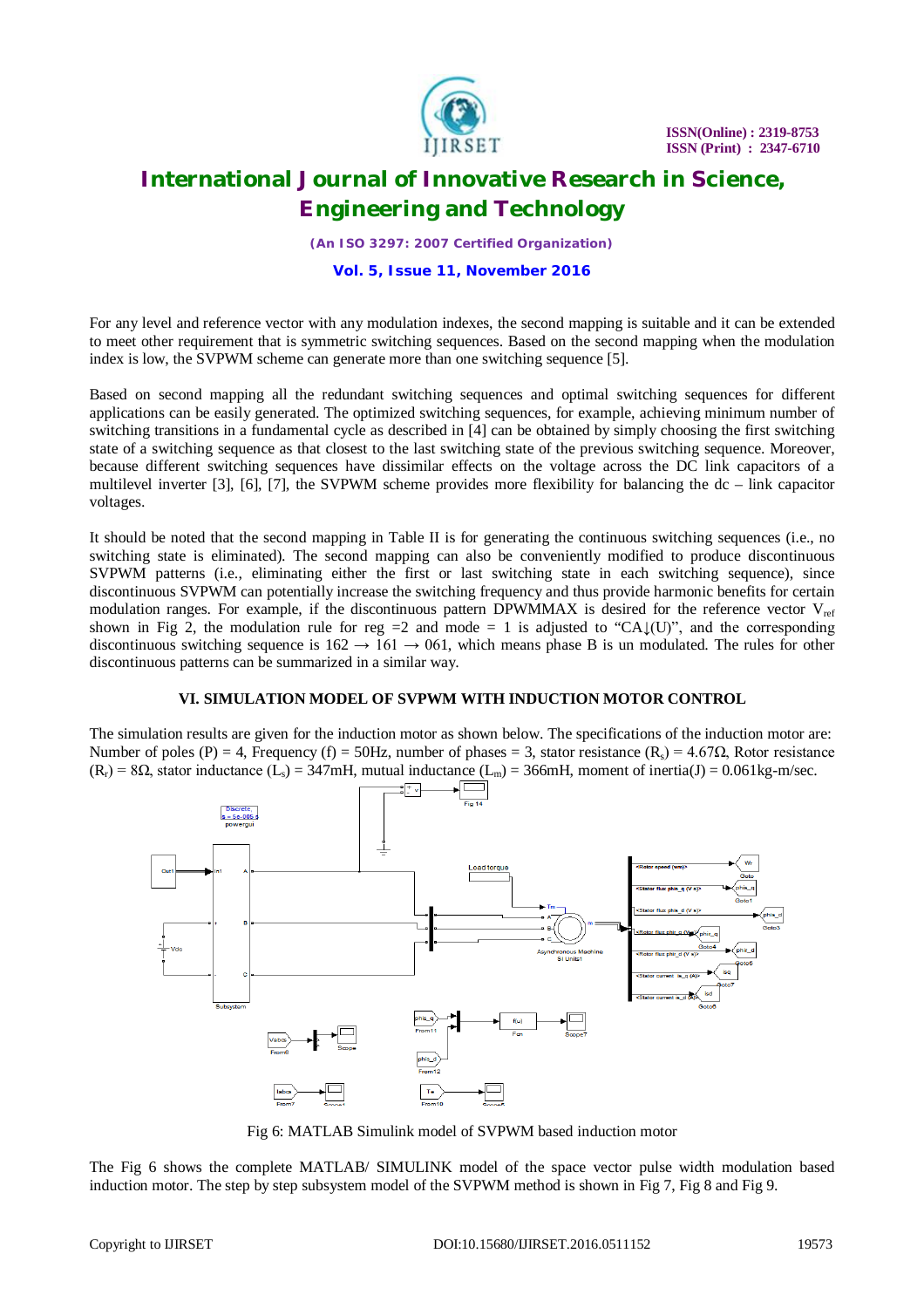

*(An ISO 3297: 2007 Certified Organization)*

**Vol. 5, Issue 11, November 2016**



Fig 7: MATLAB SIMULINK subsystem model for generation of pulses

In this SIMULINK the step by step procedure is as follows:

- First the three phase voltages are calculated.
- V<sub>α</sub> and V<sub>β</sub> are calculated. For this 3φ to 2φ transformation block is used.
- Now V<sub>ref</sub> and alpha are calculated, For this Cartesian to polar block is used.
- compute the time duration of switching states  $T_a T_b T_c$  are calculated and  $T_n$  calculated (SV Modulator is Shown)
- Multiport switch is used for realisation of switching states (subsystem 2 is shown)
- Finally, the 6 individual gate pulses for 7 level Inverter is derived (Subsystem 3shows).





### **VII. SIMULATION RESULTS**

In this simulation, the switching frequency  $f_s$  is 1 KHz and fundamental frequency is 50Hz. And the modulation index of the reference vector is 0.9. The experimental result for the output voltage of 7- level inverter is shown in Fig 9.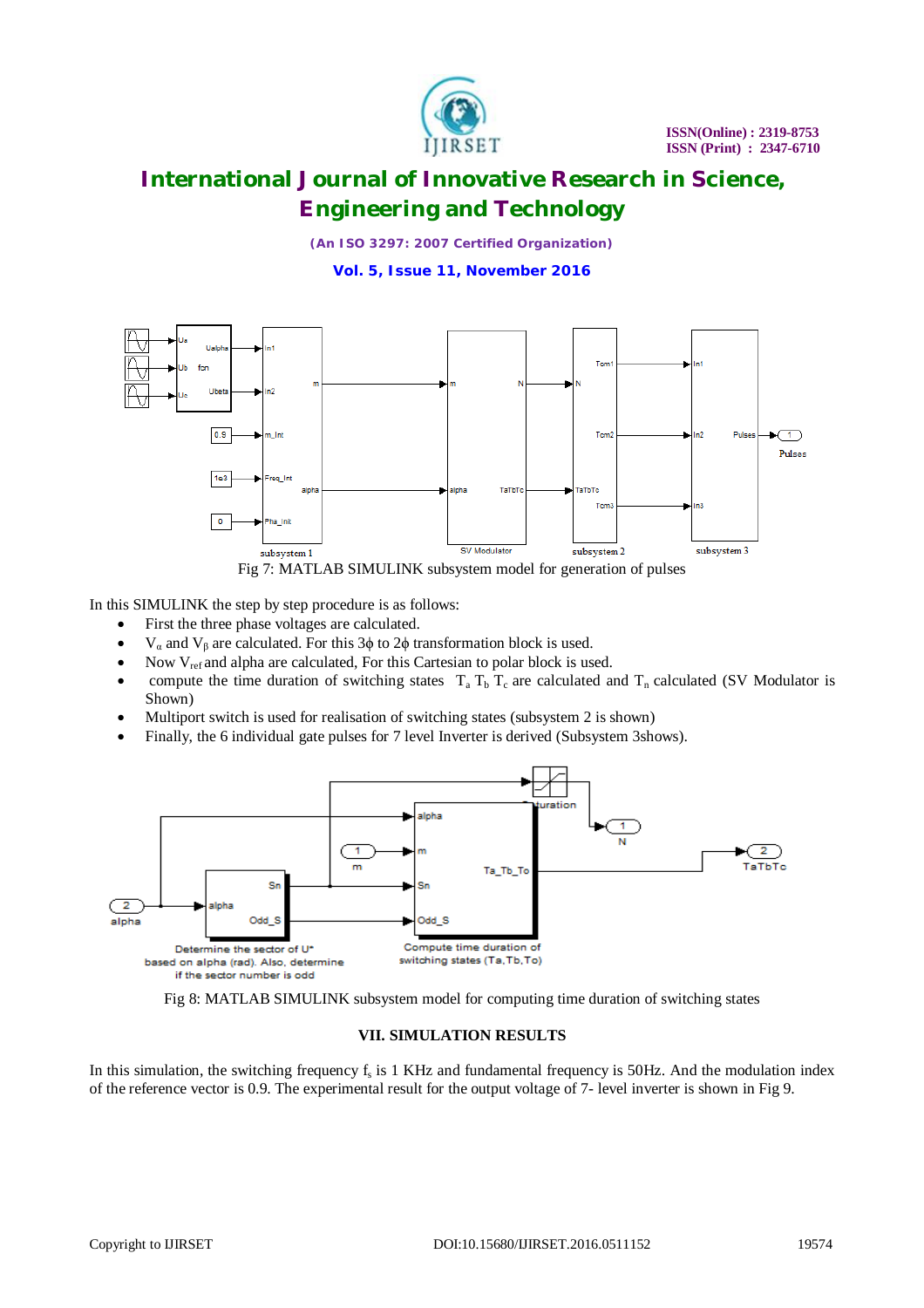

*(An ISO 3297: 2007 Certified Organization)* **Vol. 5, Issue 11, November 2016**



Fig 9: Normalized PWM waveform of the output voltage of 7 – level inverter

The results for the stator currents and flux are shown in figures (10) and (11) respectively.